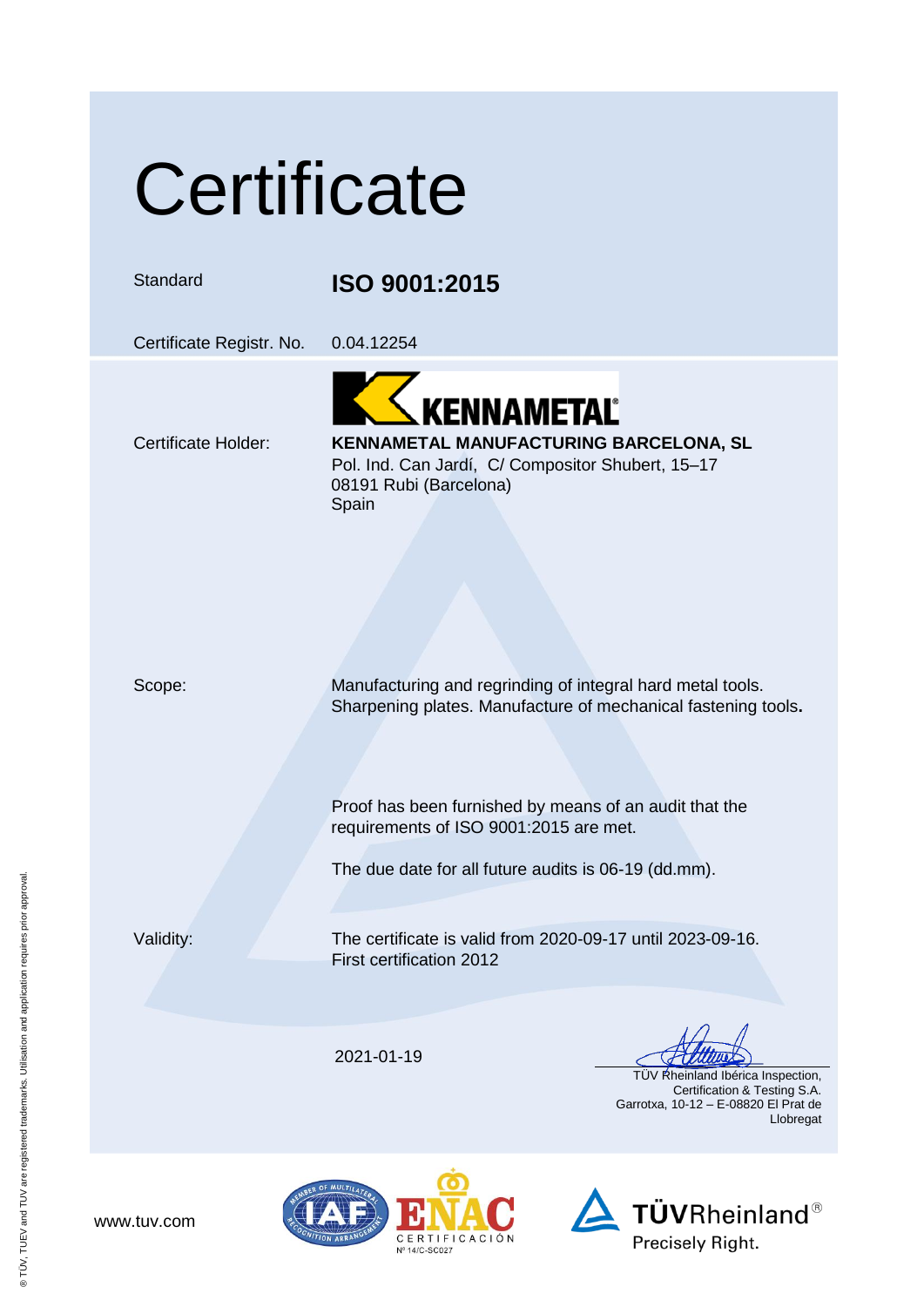# **Certificado**

Normativa de aplicación **ISO 9001:2015**

N° registro certificado 0.04.12254

KENNAMETAL®

### Titular del certificado: **KENNAMETAL MANUFACTURING BARCELONA, SL**

Pol. Ind. Can Jardí, C/ Compositor Shubert, 15–17 08191 Rubi (Barcelona) España

Ámbito de aplicación: Fabricación y re-afilado de herramientas integrales de metal duro. Afilado de plaquitas. Fabricación de herramientas de sujeción mecánica.

> Mediante una auditoría se verificó el cumplimiento de los requisitos recogidos en la norma ISO 9001:2015.

Fecha de la siguiente auditoría: 06-19 (mm.dd.)

Validez: Este certificado es válido desde 2020-09-17 hasta 2023-09-16. Primera auditoría de certificación 2012

2021-01-19

 TÜV Rheinland Ibérica Inspection, Certification & Testing S.A. Garrotxa, 10-12 – E-08820 El Prat de Llobregat